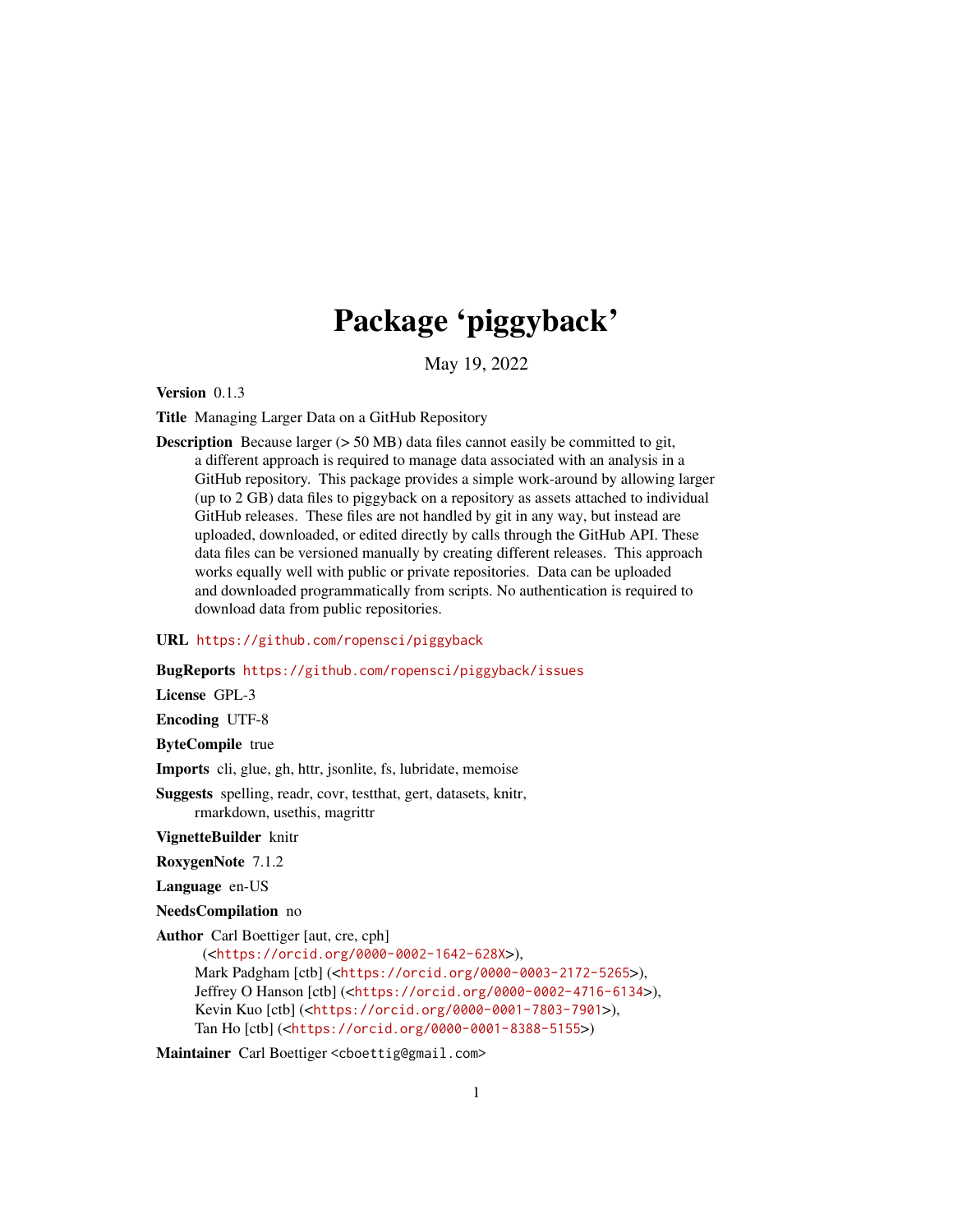<span id="page-1-0"></span>Repository CRAN Date/Publication 2022-05-19 18:50:03 UTC

### R topics documented:

| Index |                                                                                                                              |
|-------|------------------------------------------------------------------------------------------------------------------------------|
|       |                                                                                                                              |
|       |                                                                                                                              |
|       | $pb_new_release \dots \dots \dots \dots \dots \dots \dots \dots \dots \dots \dots \dots \dots \dots \dots \dots \dots \dots$ |
|       |                                                                                                                              |
|       |                                                                                                                              |
|       |                                                                                                                              |
|       |                                                                                                                              |
|       |                                                                                                                              |

piggyback-package *piggyback: Managing Larger Data on a GitHub Repository*

#### **Description**

Because larger (> 50 MB) data files cannot easily be committed to git, a different approach is required to manage data associated with an analysis in a GitHub repository. This package provides a simple work-around by allowing larger (up to 2 GB) data files to piggyback on a repository as assets attached to individual GitHub releases. These files are not handled by git in any way, but instead are uploaded, downloaded, or edited directly by calls through the GitHub API. These data files can be versioned manually by creating different releases. This approach works equally well with public or private repositories. Data can be uploaded and downloaded programmatically from scripts. No authentication is required to download data from public repositories.

#### Author(s)

Maintainer: Carl Boettiger <cboettig@gmail.com> [\(ORCID\)](https://orcid.org/0000-0002-1642-628X) [copyright holder]

Other contributors:

- Mark Padgham [\(ORCID\)](https://orcid.org/0000-0003-2172-5265) [contributor]
- Jeffrey O Hanson [\(ORCID\)](https://orcid.org/0000-0002-4716-6134) [contributor]
- Kevin Kuo [\(ORCID\)](https://orcid.org/0000-0001-7803-7901) [contributor]
- Tan Ho [\(ORCID\)](https://orcid.org/0000-0001-8388-5155) [contributor]

#### See Also

Useful links:

- <https://github.com/ropensci/piggyback>
- Report bugs at <https://github.com/ropensci/piggyback/issues>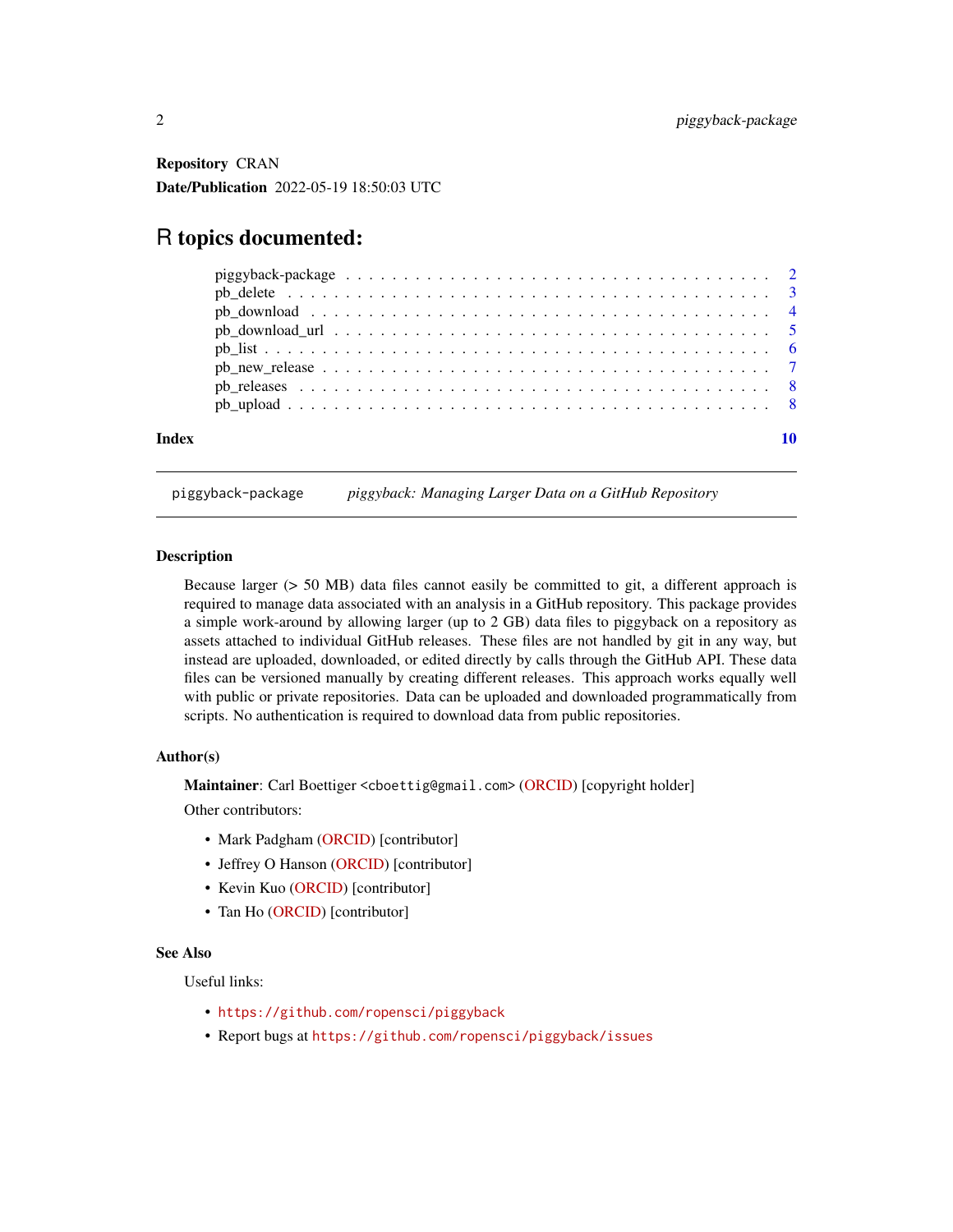<span id="page-2-0"></span>

Delete an asset attached to a release

#### Usage

```
pb_delete(
  file = NULL,
  repo = guess_repo(),
  tag = "latest",
  .token = gh::gh_token()
)
```
#### Arguments

| file   | file(s) to be deleted from the release. If NULL (default when argument is omitted),<br>function will delete all attachments to the release, delete |
|--------|----------------------------------------------------------------------------------------------------------------------------------------------------|
| repo   | Repository name in format "owner/repo". Will guess the current repo if not<br>specified.                                                           |
| tag    | tag for the GitHub release to which this data should be attached.                                                                                  |
| .token | GitHub authentication token, see $[gh::gh_t]$                                                                                                      |

#### Value

TRUE (invisibly) if a file is found and deleted. Otherwise, returns NULL (invisibly) if no file matching the name was found.

#### Examples

```
## Not run:
readr::write_tsv(mtcars, "mtcars.tsv.gz")
## Upload
pb_upload("mtcars.tsv.gz",
          repo = "cboettig/piggyback-tests",
          overwrite = TRUE)
pb_delete("mtcars.tsv.gz",
          repo = "cboettig/piggyback-tests",
          tag = "v0.0.1")
```
## End(Not run)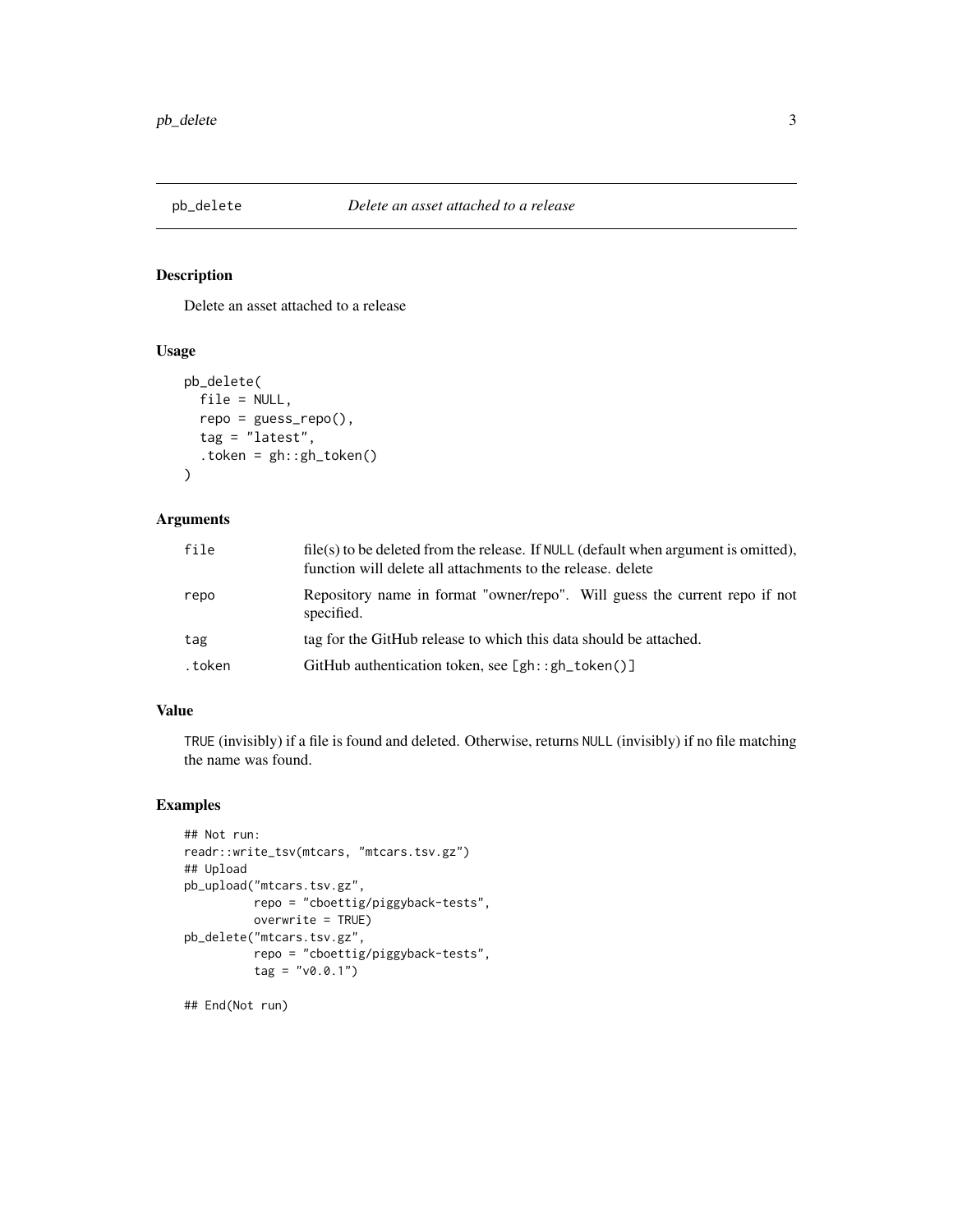Download data from an existing release

#### Usage

```
pb_download(
  file = NULL,
  dest = "."repo = guess_repo(),
  tag = "latest",
  overwrite = TRUE,
  ignore = "manifest.json",
  use_timestamps = TRUE,
  show_progress = getOption("piggyback.verbose", default = TRUE),
  .token = gh::gh_token()
)
```
#### Arguments

| file           | name or vector of names of files to be downloaded. If NULL, all assets attached<br>to the release will be downloaded.                                                                                |
|----------------|------------------------------------------------------------------------------------------------------------------------------------------------------------------------------------------------------|
| dest           | name of vector of names of where file should be downloaded. Can be a directory<br>or a list of filenames the same length as file vector. Any directories in the path<br>provided must already exist. |
| repo           | Repository name in format "owner/repo". Will guess the current repo if not<br>specified.                                                                                                             |
| tag            | tag for the GitHub release to which this data should be attached.                                                                                                                                    |
| overwrite      | Should any local files of the same name be overwritten? default TRUE.                                                                                                                                |
| ignore         | a list of files to ignore (if downloading "all" because file=NULL).                                                                                                                                  |
| use_timestamps | DEPRECATED.                                                                                                                                                                                          |
| show_progress  | logical, show a progress bar be shown for uploading? Defaults to TRUE - can<br>also set globally with options ("piggyback.verbose")                                                                  |
| .token         | GitHub authentication token, see $[gh::gh\_token()$ ]                                                                                                                                                |

#### Examples

```
## Not run:
## Download a specific file.
## (dest can be omitted when run inside and R project)
piggyback::pb_download("iris.tsv.gz",
                       repo = "cboettig/piggyback-tests",
```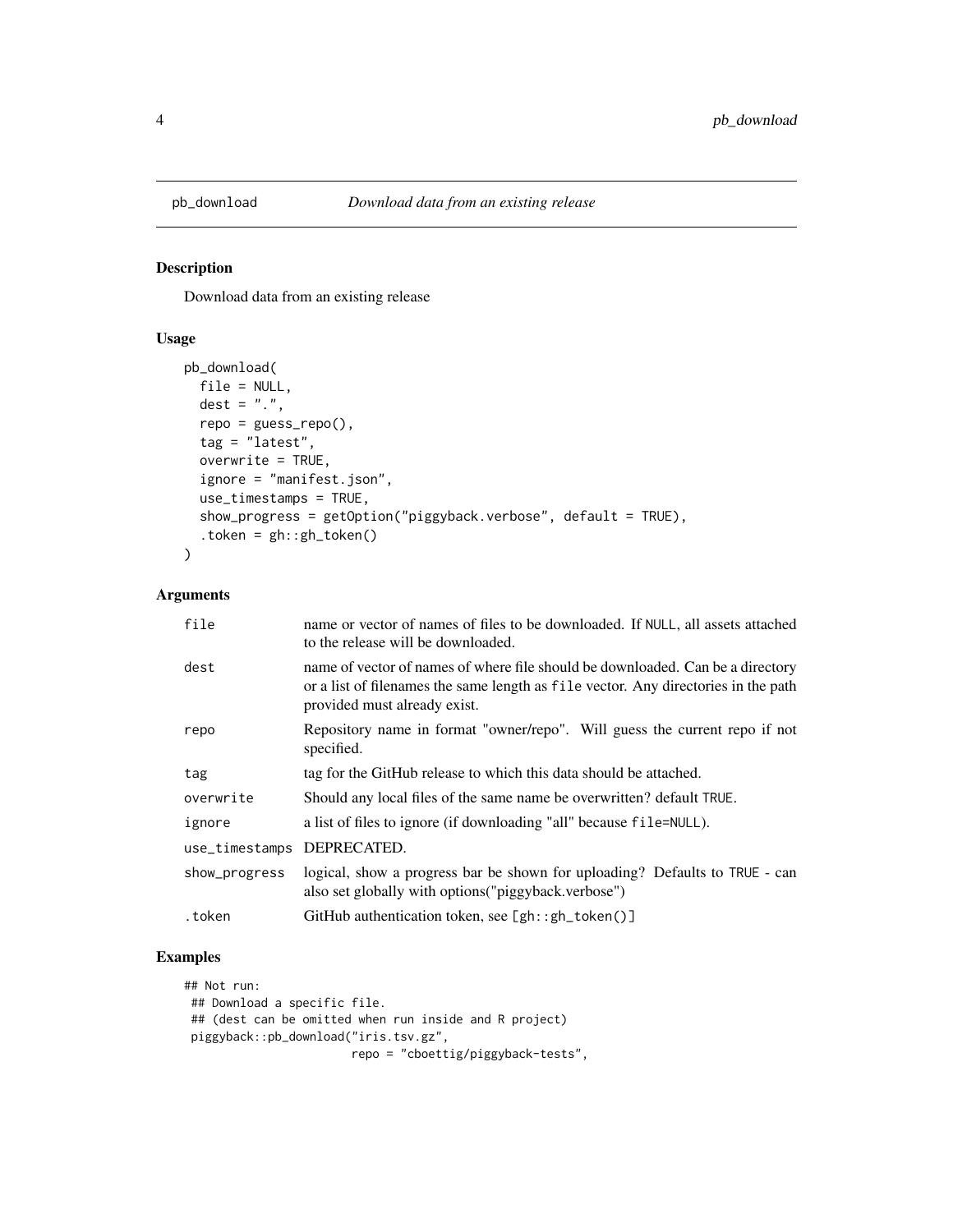```
## End(Not run)
## Not run:
## Download all files
piggyback::pb_download(repo = "cboettig/piggyback-tests",
                       dest = tempdir()
```
 $dest = tempdir()$ 

```
## End(Not run)
```
pb\_download\_url *Get the download url of a given file*

#### Description

Returns the URL download for a public file. This can be useful when writing scripts that may want to download the file directly without introducing any dependency on piggyback or authentication steps.

#### Usage

```
pb_download_url(
  file = NULL,
  repo = guess_repo(),
  tag = "latest",
  .token = gh::gh_token()
)
```
#### Arguments

| file   | name or vector of names of files to be downloaded. If NULL, all assets attached<br>to the release will be downloaded. |
|--------|-----------------------------------------------------------------------------------------------------------------------|
| repo   | Repository name in format "owner/repo". Will guess the current repo if not<br>specified.                              |
| tag    | tag for the GitHub release to which this data should be attached.                                                     |
| .token | GitHub authentication token, see [gh::gh_token()]                                                                     |

#### Value

the URL to download a file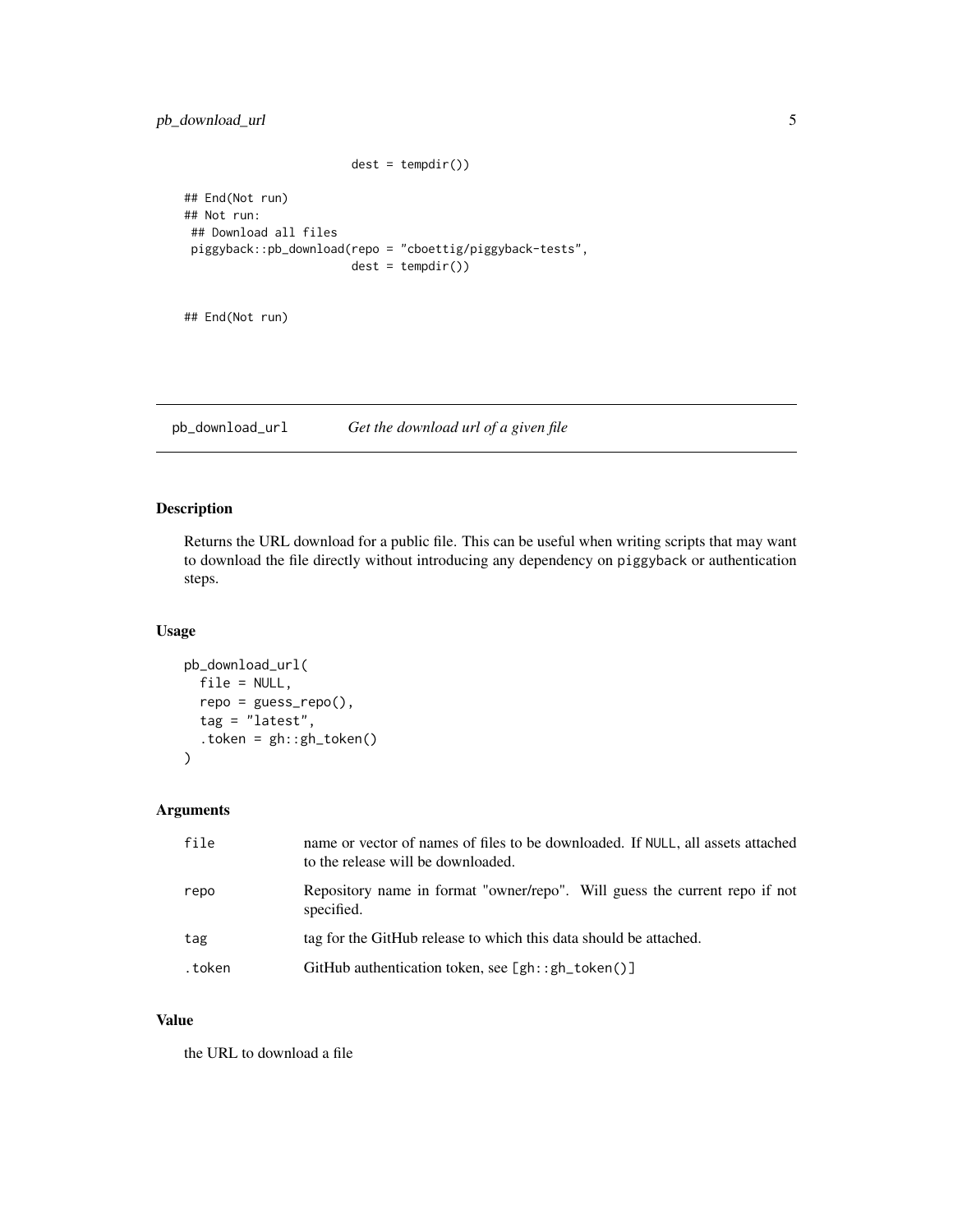#### Examples

## Not run:

```
pb_download_url("iris.tsv.xz",
               repo = "cboettig/piggyback-tests",
               tag = "v0.0.1")
```
## End(Not run)

#### pb\_list *List all assets attached to a release*

#### Description

List all assets attached to a release

#### Usage

```
pb_list(repo = guess_repo(), tag = NULL, .token = gh::gh_token())
```
#### Arguments

| repo   | Repository name in format "owner/repo". Will guess the current repo if not<br>specified.                                   |
|--------|----------------------------------------------------------------------------------------------------------------------------|
| tag    | which release tag(s) do we want information for? If NULL (default), will return a<br>table for all available release tags. |
| .token | GitHub authentication token, see $[gh::gh\_token()$                                                                        |

#### Value

a data.frame of release asset names, release tag, timestamp, owner, and repo.

#### See Also

pb\_releases for a list of all releases in repository

#### Examples

```
## Not run:
pb_list("cboettig/piggyback-tests")
```
## End(Not run)

<span id="page-5-0"></span>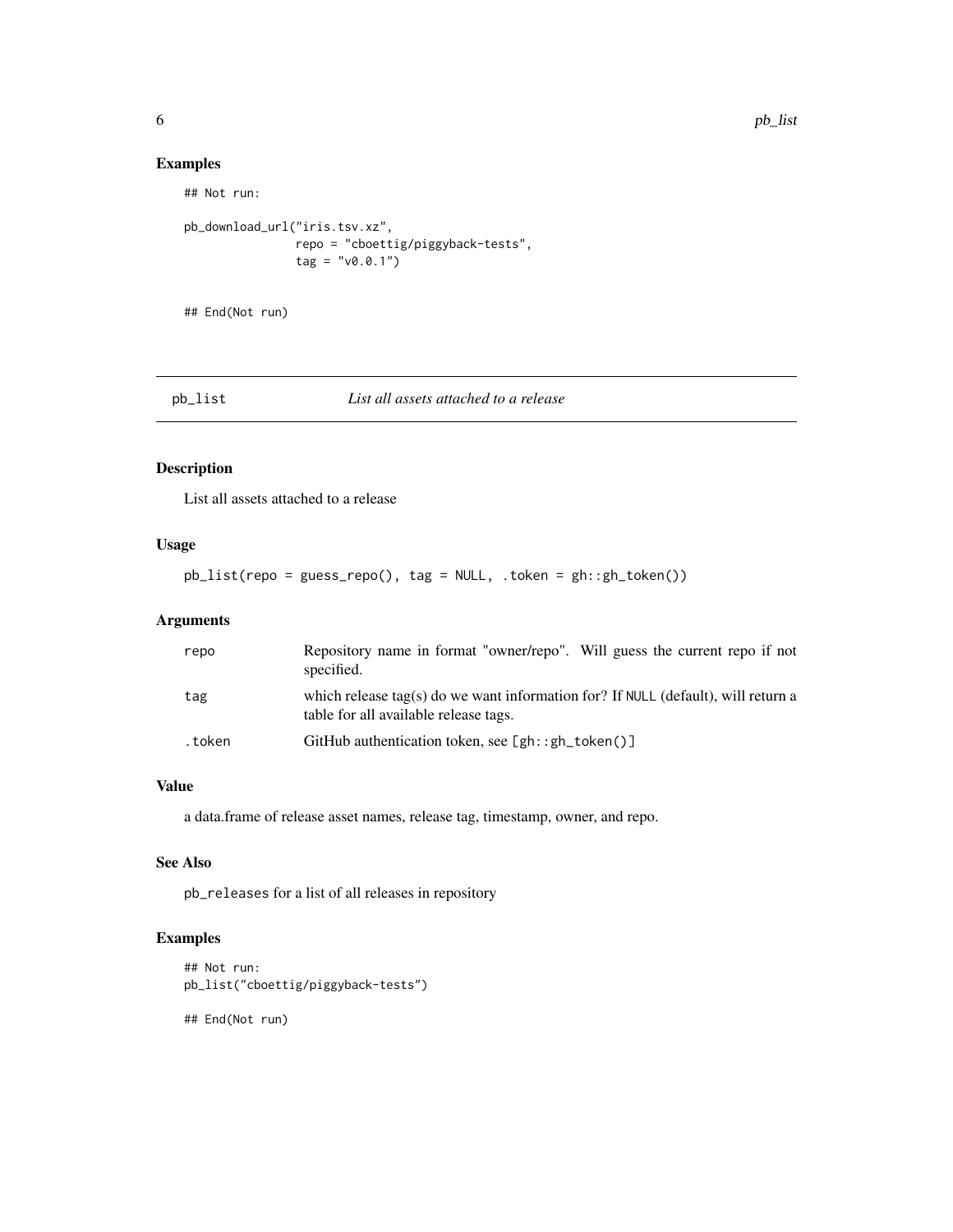<span id="page-6-0"></span>

Create a new release on GitHub repo

#### Usage

```
pb_new_release(
  repo = guess_repo(),
  tag,
  commit = NULL,name = tag,body = "Data release",
  draft = FALSE,
  prerelease = FALSE,
  .token = gh::gh_token()
\mathcal{L}
```
#### Arguments

| repo       | Repository name in format "owner/repo". Will guess the current repo if not<br>specified.                                                                                                                                                            |
|------------|-----------------------------------------------------------------------------------------------------------------------------------------------------------------------------------------------------------------------------------------------------|
| tag        | tag to create for this release                                                                                                                                                                                                                      |
| commit     | Specifies the commit-ish value that determines where the Git tag is created from.<br>Can be any branch or full commit SHA (not the short hash). Unused if the git<br>tag already exists. Default: the repository's default branch (usually master). |
| name       | The name of the release. Defaults to tag.                                                                                                                                                                                                           |
| body       | Text describing the contents of the tag. default text is "Data release".                                                                                                                                                                            |
| draft      | default FALSE. Set to TRUE to create a draft (unpublished) release.                                                                                                                                                                                 |
| prerelease | default FALSE. Set to TRUE to identify the release as a pre-release.                                                                                                                                                                                |
| .token     | GitHub authentication token, see $[gh::gh\_token()$ ]                                                                                                                                                                                               |

#### Examples

```
## Not run:
pb_new_release("cboettig/piggyback-tests", "v0.0.5")
## End(Not run)
```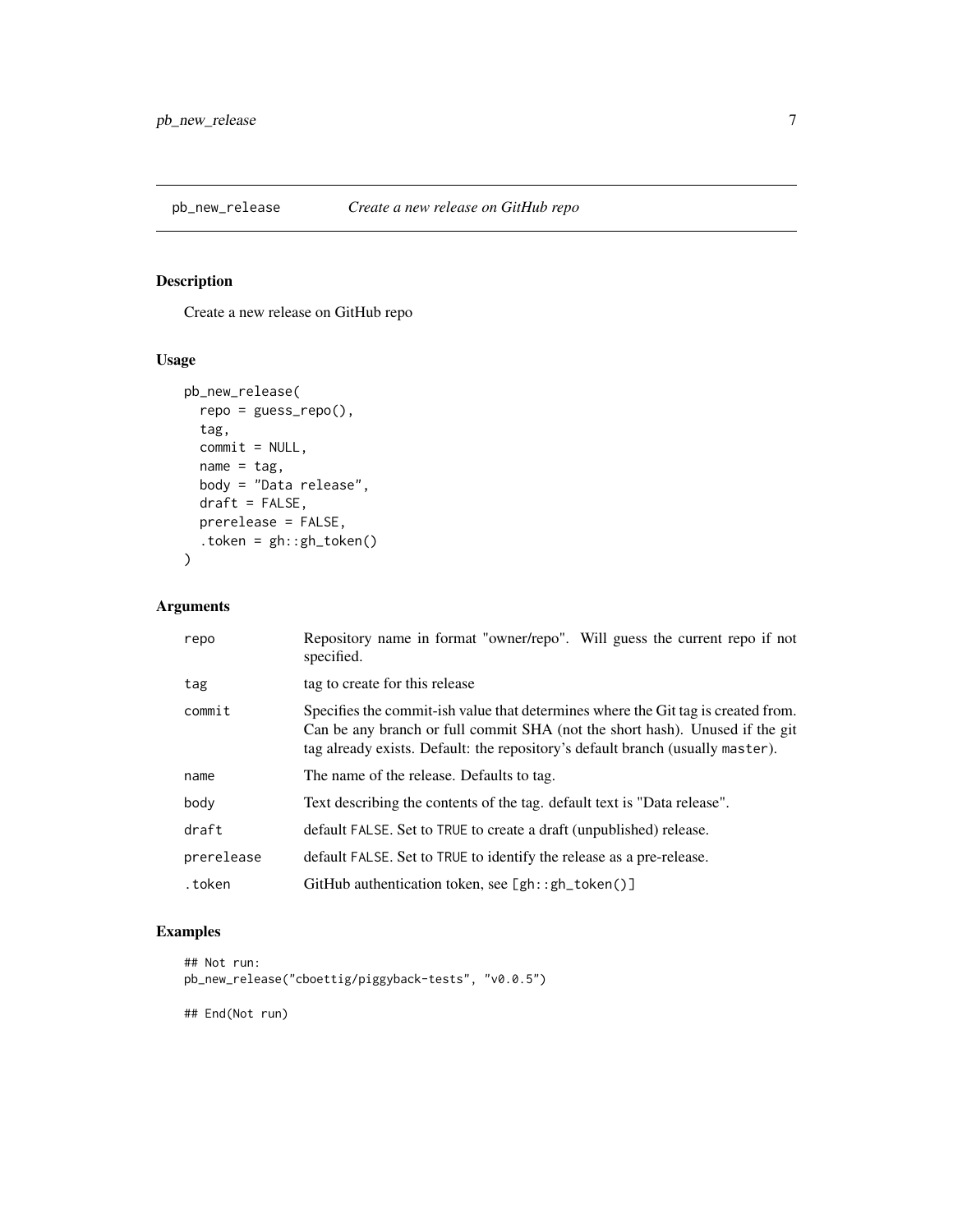<span id="page-7-0"></span>

This function retrieves information about all releases attached to a given repository.

#### Usage

```
pb_releases(
  repo = guess_repo(),
  . token = gh: :gh_token(),
 verbose = getOption("piggyback.verbose", default = TRUE)
)
```
#### Arguments

| repo    | GitHub repository specification in the form of "owner/repo", if not specified<br>will try to guess repo based on current working directory. |
|---------|---------------------------------------------------------------------------------------------------------------------------------------------|
| .token  | a GitHub API token, defaults to $gh$ : : $gh$ _token()                                                                                      |
| verbose | defaults to TRUE, use FALSE to silence messages                                                                                             |

#### Value

a dataframe of all releases available within a repository.

#### Examples

```
try({ # wrapped in try block to prevent CRAN errors
pb_releases("nflverse/nflverse-data")
})
```
pb\_upload *Upload data to an existing release*

#### Description

NOTE: you must first create a release if one does not already exists.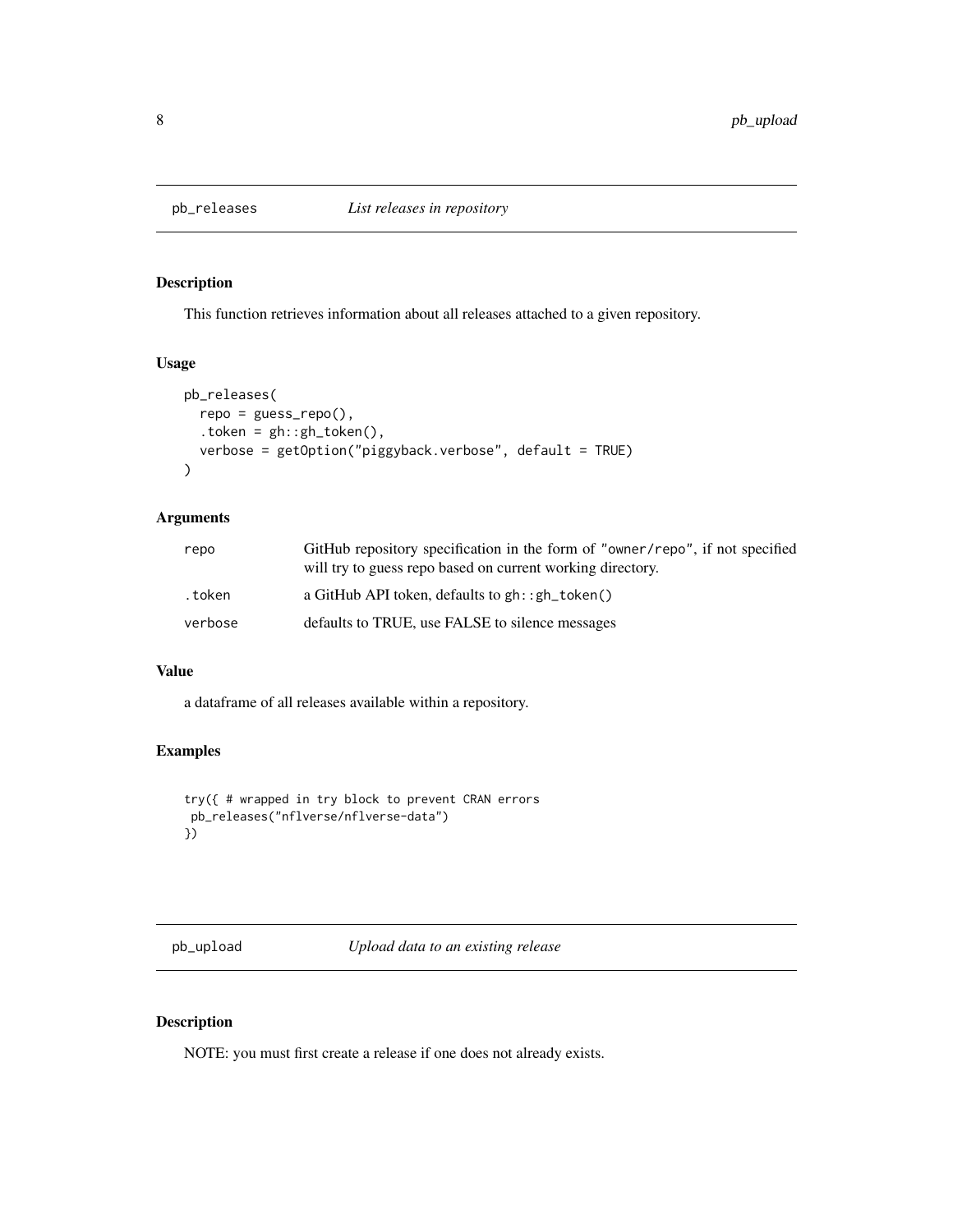#### pb\_upload 9

#### Usage

```
pb_upload(
  file,
  repo = guess_repo(),
  tag = "latest",
  name = NULL,overwrite = "use_timestamps",
  use_timestamps = NULL,
  show_progress = getOption("piggyback.verbose", default = TRUE),
  . token = gh: :gh_token(),
  dir = NULL
)
```
#### Arguments

| file                       | path to file to be uploaded                                                                                                                                                       |
|----------------------------|-----------------------------------------------------------------------------------------------------------------------------------------------------------------------------------|
| repo                       | Repository name in format "owner/repo". Will guess the current repo if not<br>specified.                                                                                          |
| tag                        | tag for the GitHub release to which this data should be attached.                                                                                                                 |
| name                       | name for uploaded file. If not provided will use the basename of file (i.e.<br>filename without directory)                                                                        |
| overwrite                  | overwrite any existing file with the same name already attached to the on re-<br>lease? Default behavior is based on timestamps, only overwriting those files<br>which are older. |
| use_timestamps DEPRECATED. |                                                                                                                                                                                   |
| show_progress              | logical, show a progress bar be shown for uploading? Defaults to TRUE - can<br>also set globally with options ("piggyback.verbose")                                               |
| .token                     | GitHub authentication token, see $[gh::gh\_token()$ ]                                                                                                                             |
| dir                        | directory relative to which file names should be based, defaults to NULL for<br>current working directory.                                                                        |

#### Examples

## Not run: # Needs your real token to run

readr::write\_tsv(mtcars,"mtcars.tsv.xz") pb\_upload("mtcars.tsv.xz", "cboettig/piggyback-tests")

## End(Not run)